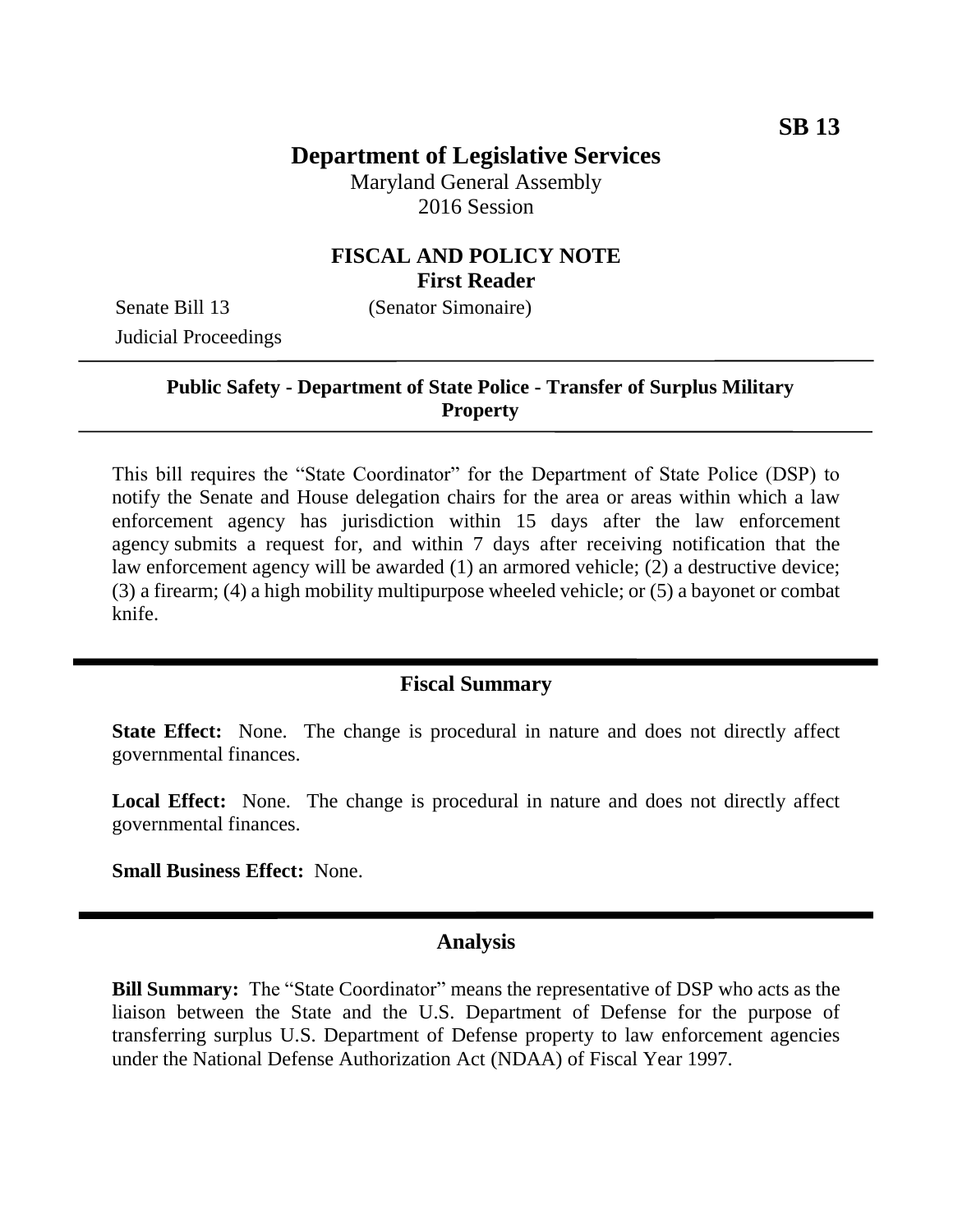**Current Law/Background:** NDAA specifies the budget and expenditures of the U.S. [Department of Defense](https://en.wikipedia.org/wiki/United_States_Department_of_Defense) (DOD). The [authorization bill](https://en.wikipedia.org/wiki/Authorization_bill) determines the agencies responsible for defense, establishes funding levels, and sets the policies under which money will be spent. In the NDAA for federal fiscal 1990 and 1991, the U.S. Congress authorized the transfer of excess DOD personal property to federal and state agencies for use in counter-drug activities. The U.S. Congress later passed the NDAA for federal fiscal 1997, in which Section 1033 granted permanent authorization for all law enforcement agencies to acquire property for bona fide law enforcement purposes, especially counter-drug and counter-terrorism activities. The program is commonly referred to as the "1033 Program."

The 1033 Program is administered by the Law Enforcement Support Office (LESO) of the Defense Logistics Agency (DLA). Under it, local and state law enforcement agencies may apply to DLA to participate. DLA requires the governor of each state to appoint a state 1033 Program coordinator, who is responsible for ensuring that the program is properly administered within the state and that appropriate property records are maintained. Approved agencies may request material from DLA through the state coordinator. The LESO retains final approval authority over the types and quantities of material transferred from DOD excess stocks to the agencies. Any material requiring demilitarization before being released to the public must be returned to DLA when no longer needed by the receiving law enforcement agency.

According to LESO, more than 8,000 law enforcement agencies are enrolled in the 1033 Program. Since its inception, the program has transferred more than \$5.4 billion worth of property. In 2014, \$980 million worth of property (based on initial acquisition cost) was transferred to law enforcement agencies. In May 2015, President Barack Obama ordered that certain items no longer be allowed under the 1033 Program, citing images of militarized policing in Ferguson, Missouri and Baltimore City. Prohibited items include (1) tracked armored vehicles; (2) weaponized aircraft, vessels, and vehicles of any kind; (3) firearms and ammunition of .50 caliber or higher; (4) grenade launchers; (5) bayonets; and (6) camouflage uniforms.

In Maryland, the 1033 Program is administered through DSP. Currently, 77 law enforcement agencies and DSP participate in the program. The State Coordinator keeps an inventory of all property in the State under the program and regularly audits the inventory electronically and in person. At the beginning of calendar 2016, law enforcement agencies in the State were in possession of approximately \$8 million worth of property received through LESO.